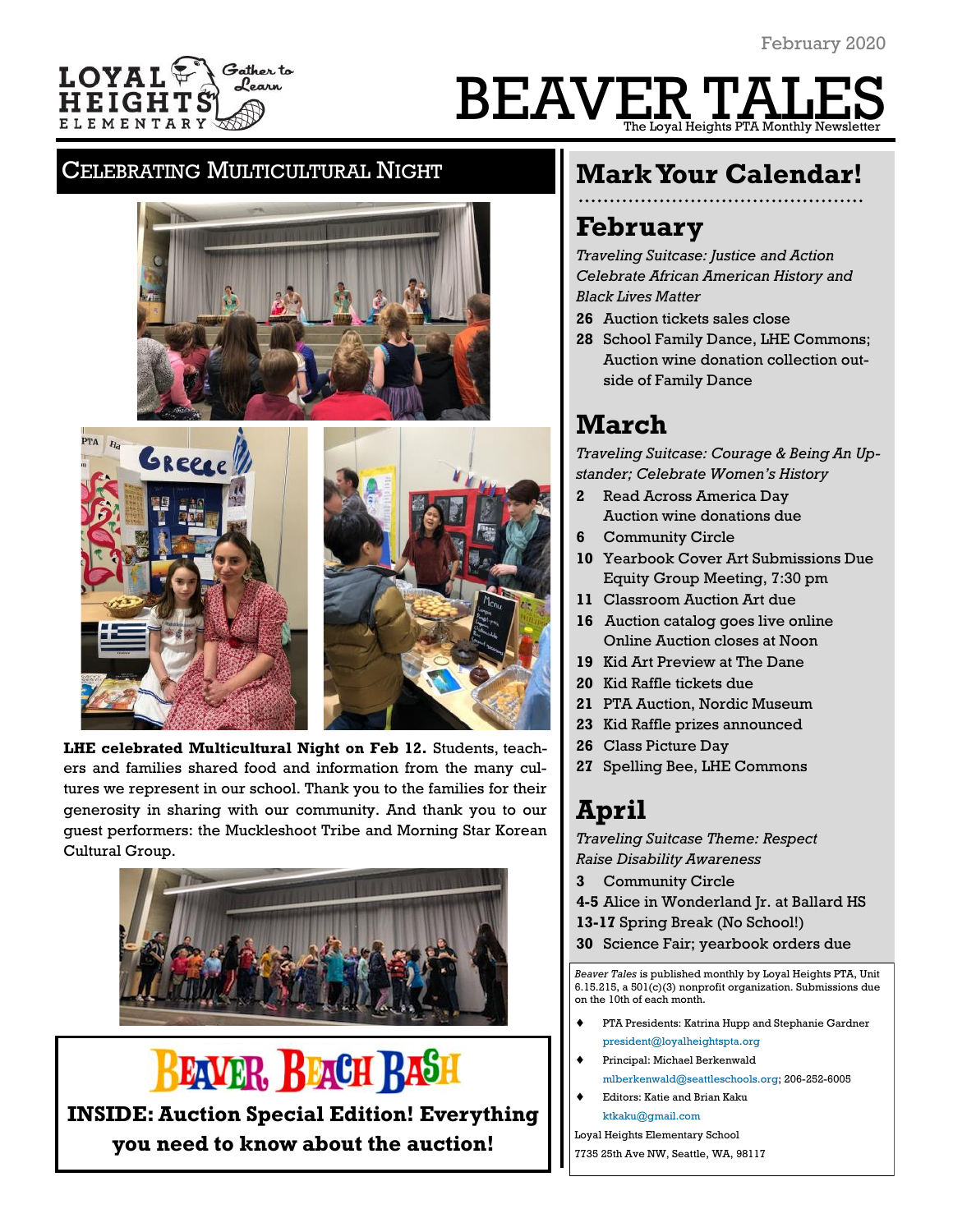## LEADERSHIP CORNER FROM ACTING PRINCIPAL BERKENWALD

#### Dear Loyal Heights Community,

I want to thank you as individuals and as a PTA for welcoming me to this wonderful community. As we approach the budget season and the annual auction, I can't help but make the connection with how passionate and dedicated community members are to Loyal Heights. This includes supporting your children at home, volunteering at school, and through fundraising. The theme of community was a common sentiment raised at the recent kindergarten and new family tours. I received overwhelmingly positive feedback indicating families are excited to begin next fall. This included many families trying to choice into our school. While our numbers are capped,



with priority reserved for those living in our zone, this desire to enroll is indicative of the wonderful programming our school has to offer.

On January 22, the Discipline Committee introduced the new discipline plan to our staff for review/feedback. The plan was then introduced to students in grade-specific Hallway Huddles. This is when grade levels gather with the administration, teachers, and staff to address concerns, new efforts, or celebrations. Highlights include having students define "Discipline" as to teach (discipline) and learn (disciple), and "Reflection", which means to look at yourself and your role in an incident including cause/action/impact/etc. I informed every grade that while the administration takes discipline seriously and that actions have consequences, we are committed to helping students learn from their mistakes. Our discipline plan connects with the PBIS S.T.A.R. (Safe, Thoughtful, Accountable, Respectful) attributes and the Mood Meter, and uses a restorative approach. The plan includes the following:

- Step 1: This is handled and decided by teacher or staff monitor in various spaces around school.
- Step 2: A "S.T.A.R. Blueprint Reflection Sheet" that is age appropriate based on grade. This form will come home to parents and include a student reflection on one side, and teacher/parent details on the back side.
- Step 3: Referral to the administration. At the minimum, myself or Ms. Sanchez will speak with students and contact parents.

As of February 10, we have gone live with our new plan with the new philosophy:

*"Loyal Heights believes in a discipline philosophy that is clear and predictable and plans to resolve and change unexpected behaviors. Our approach is a just, equitable, and empathetic learning experience."*

We recently had an assembly led by Taproot Theatre, which put on a show about bullying—reinforcing themes we covered. I would like to highlight a few lessons and ask that you reinforce these messages at home:

- Bullying is defined as "Unwanted," "Repeated," "Targeted towards a group or individual," and "Shows a real or perceived imbalance in power."
- Follow the 3 Rs: "Recognize, Refuse, Report."
- Know the difference between "Reporting" and "Tattling." Reporting is an attempt to get help and tattling is done for the purpose of getting someone in trouble.

There are many efforts taking place at school and a lot of upcoming community-based events we would love for you to attend. Thank you for reading this message and if you ever have any questions or wish to meet with myself or any staff member, do not hesitate to contact the school.

Sincerely,

Michael Berkenwald



A trumpet in memory of Louis Armstrong by Ms. Schroder's 2nd grade class



A collage of Martin Luther King, Jr. inspired by the work of Mickalene Thomas by Mr. Kreiter's 5th grade class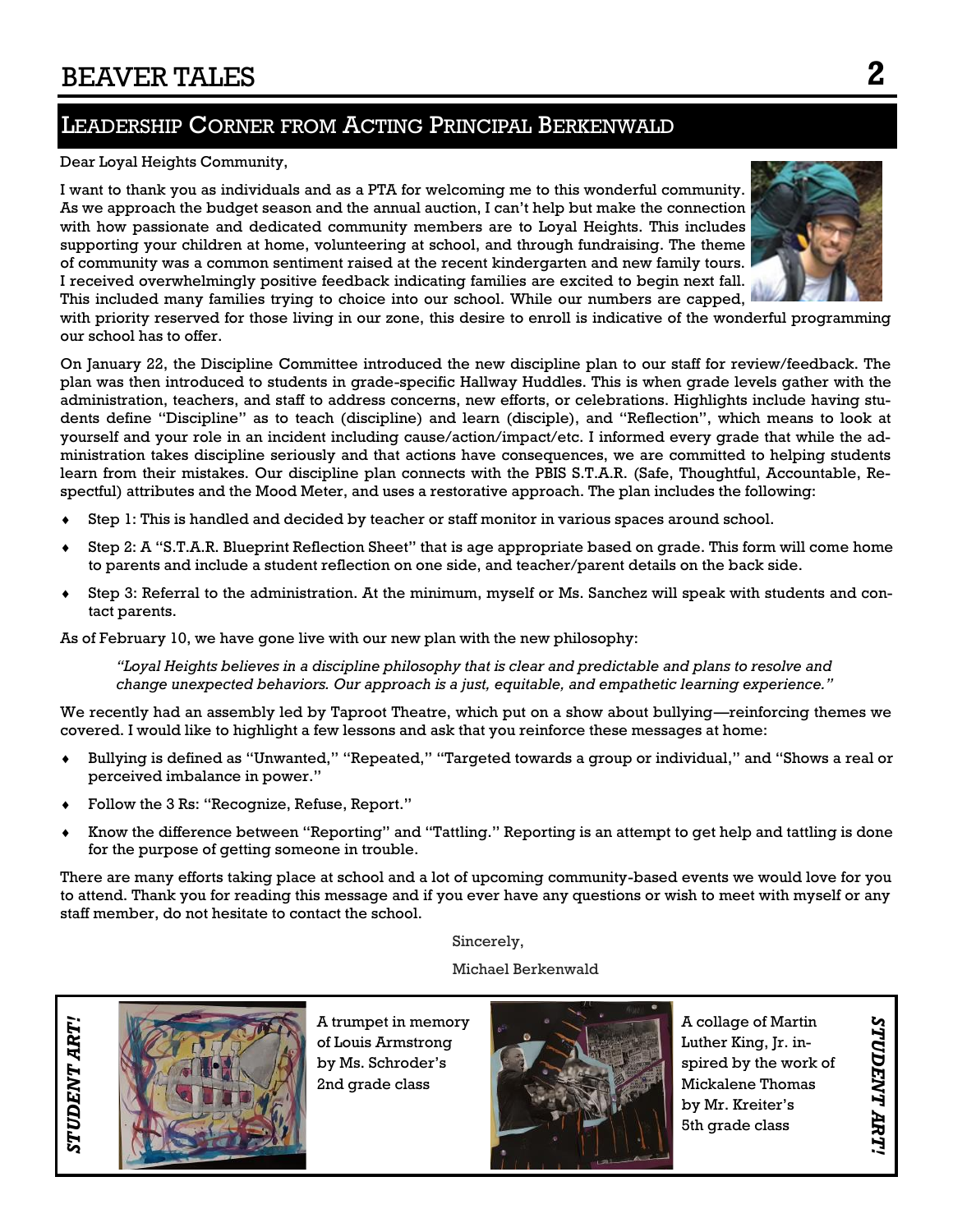# **EAVER, REACH RAST**

## LAST CALL FOR THE AUCTION!

#### **Ticket sales close at midnight on Wed, Feb 26**

#### **Go to:<lhes.ejoinme.org/tickets>**

**FULL FLAMINGO TICK-ETS:** General Admission and Cocktail tickets have closed, but it's not too late if you hurry! There are only 32 Full Flamingo tickets available.

**STAFF SPONSORSHIPS:**  Please consider sponsoring a teacher/staff ticket. Each year, the PTA covers the cost of staff tickets, so when you sponsor a staff member, you help direct more funds to our students. Simply select a staff sponsorship level when purchasing your auction tickets. As a thank you, your name will be displayed on a staff table at the event.

#### **DRINK TICKETS:** Pre-buy

drink tickets. You'll be able to skip the line to buy drink tickets and go straight to the bar when you arrive.

**GLASSYBABY DRINKERS:** We're pre-selling the popular Glassybaby Drinker. It's a fun way to take home a colorful memento and have unlimited drinks for \$125. Pre-buy now—quantities will be limited at the event.

Questions about tickets? Contact our Tickets and Tables Lead, Amy Tsang at [auctiontickets@loyalheightspta.org](mailto:auctiontickets@loyalheightspta.org)

## **AUCTION RAVES**

**RAVE to the auction procurement team** who kicked butt getting amazing items donated: Andrea Bernarding, Missie Smith, Beth Gardner, Christie Gersack, Stephanie Gardner, Sara Adelman, Kajsa Puckett, Jessie Hammer, Melissa Murray, Jennifer Lund, Katrina Hupp, Mikelle Erikson, Alison McCabe, Brendan Power, and Stephanie Jones.

**RAVE to the awesome auction volunteers** making it happen!



## **EAVER, BEACH RASH**

## AUCTION ANNOUNCEMENTS

#### **Business Sponsorship**

This is a great tax-deductible way to advertise your business to the 1,000+ LHE parents, teachers, and students who live in and around Ballard. Sponsorship opportunities are here: lhes.ejoinme.org/sponsorship. Interested? Email [procurement@loyalheightspta.org](mailto:procurement@loyalheightspta.org)

#### **Raffle Tickets**

\$2 Raffle Tickets are coming home so get your kiddos excited to sell! This is an exciting way for students to support their school. Stay tuned for more details about weekly prizes that will be awarded to the top sellers. Attendance at the auction is not necessary to win the \$1,000 prize.

#### **Event Volunteers Needed**

It takes an army of volunteers to pull off this fundraiser. We need lots of hands the day of the big event and the day before. The easiest way to get involved is with our Auction Volunteer Signup Genius that's coming soon.

You can also email our Volunteer Coordinator, Melissa Fuller at [melissapfuller@gmail.com](mailto:melissapfuller@gmail.com)

#### **Dick's and MOD Lunches: Parent Sponsors Needed**

Dick's Lunch and MOD Pizza Lunch are back! If there's a reason to get to the auction early, this might be it! In the silent auction, we sell a Dick's lunch for 20 spots per grade: your child gets a Dick's hamburger, fries, and shake delivered on a designated day. Kids go nuts for it and parents get to skip packing a lunch! The MOD Pizza Lunch is similar and is sold during the online auction.

How it works: generous parent donors help coordinate and pay for each grade. Many grades have more than one parent to share costs. This is a big money maker for our school since the money goes straight to the school. The parent sponsors schedule the day of the lunch delivery (with front office approval), pick up the lunches, and distribute to the students during lunch. We're still looking for a few more sponsors for these two special items. If you are interested in helping, please email us at: [pro](mailto:procurement@loyalheightspta.org)[curement@loyalheightspta.org](mailto:procurement@loyalheightspta.org)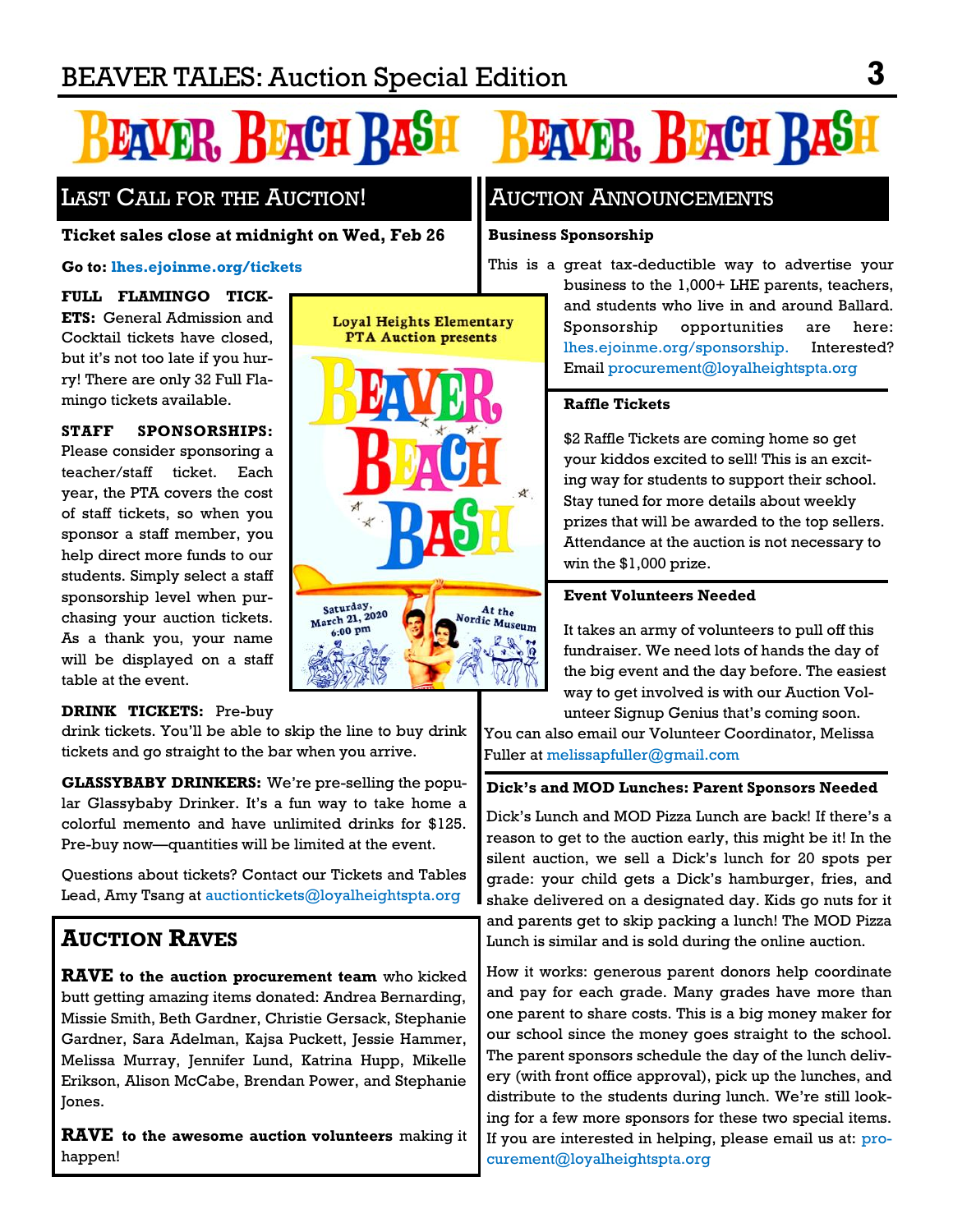# **EAVER, REAGH RAS**

## AUCTION WINE TOSS

#### **We're bringing back an auction favorite!**

**How it works:** Parents donate wine valued at \$20 or higher. At the auction, you can buy a ticket to "toss" a

ring and get a bottle of wine. The bottle you get will be worth at least \$20 or much, much more!

**Wine Donation Suggestions**

**How to help:** Buy some wine valued at \$20+. Or check out the deal at 1st: Cabernet BevMo for buying two bottles: buy one, get the second for \$0.05! Bags and tags came home in Kidmail before break. Please attach the tag with donor name (or anonymous) and value. Include your email if 5th: Italian you'd like a donation receipt.

K: White (any) 2nd: Merlot 3rd: Pinot Noir

4th: French

**Dropoff spots (***we cannot have wine at school***):** Bring your tagged bottle to a drop spot outside the Family Dance on Fri, Feb 28 or drop off at one of these houses:

- 8029 26th Ave NW (Katrina Hupp)
- 8342 21st Ave NW (Whitney Haas Otto)
- 8007 Earl Ave (Natalie Ward)
- 7516 30th Ave NW (Jayne Noland)

## **ONLINE AUCTION**

Bummed because you can't join us at the Beaver Beach Bash? Our 3rd annual online portion of the silent auction starts two weeks before the event. Stay tuned for instructions on how to register for online bidding and how to preview the items ahead of time!

## KID ART AT THE DANE

Mark your calendars for a special art viewing on Thurs, Mar 19. Kid Art will be at The Dane—this is a sneak peek of the masterpieces that will be in the live auction at the Beaver Beach Bash. The entire family is welcome!

## **EAVER, BEACH RASH**

## WHAT TO WEAR?



Dress up for the event of the year! Costumes and creativity are highly encouraged! Whether you choose a caftan or muumuu, lifeguard garb or board shorts, tank top with flip-flops or a flamingo-decked ball gown… choose your outfit and go all in! We can't wait to see your epic ensemble on March 21!

### DESSERT DASH

We need desserts! Donating a dessert is a perfect way to contribute to the auction!



There are many delicious and fun dessert ideas: cakes, cupcakes, donuts, Girl Scout cookies, candies and more! It's your chance to be creative!

If you would like to donate or have any questions, please contact the Dessert Dash Leads, Cadi Gabel and Ally Magnano at [dessertdash@loyalheightspta.org.](mailto:dessertdash@loyalheightspta.org) 

## FLOCKING FLAMINGOS FOR LHE

Have our flocking crew send a flamboyance of flamingos to your friends, family and neighbors!



This is a fun way you can donate to LHE!

Email requests to [flockingflamingos@loyalheight.org.](mailto:flockingflamingos@loyalheight.org)

#### **Stay In The Know About the Auction**

Look for our dedicated Auction News Email each week from the PTA, check out our LH Auction website and like us on Facebook @lhptaauction for lots of important stuff.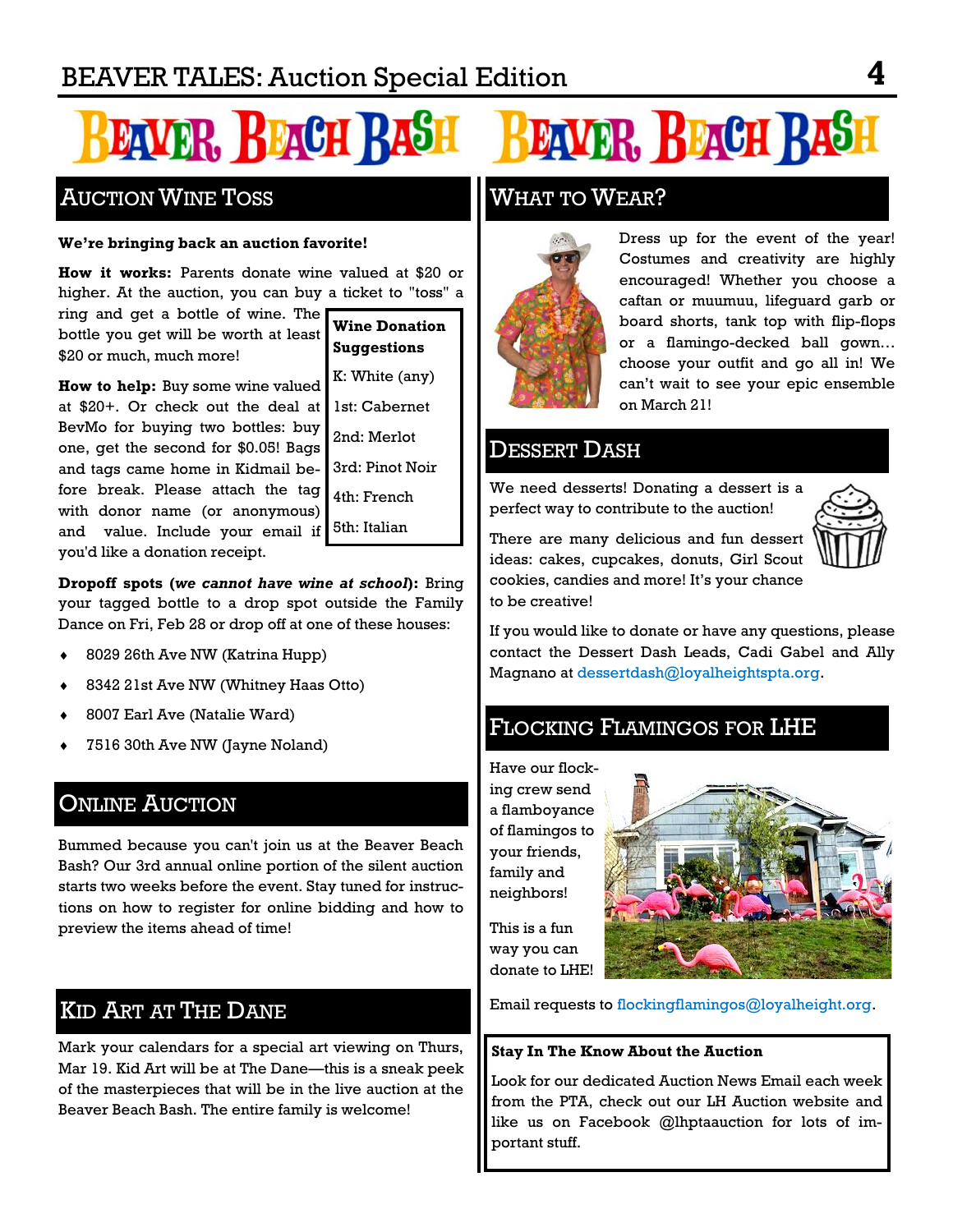## **STUDENT WRITING SHOWCASE**



## READ ACROSS AMERICA DAY IS MARCH 2ND!

LHE will join schools across America in celebrating literacy. Nationally, March 2nd is *Read Across America Day* where schools do different activities to celebrate reading. Our Loyal Heights celebration will include:

- School-wide pajama day
- Students are encouraged to bring their favorite book to school
- School-wide "Drop Everything and Read" times announced by Mr. Berkenwald
- Classroom activities will vary, so stay tuned for more information from your classroom teacher
- Each student will receive a bookmark

We look forward to celebrating reading with you!

Cool Beavers Read!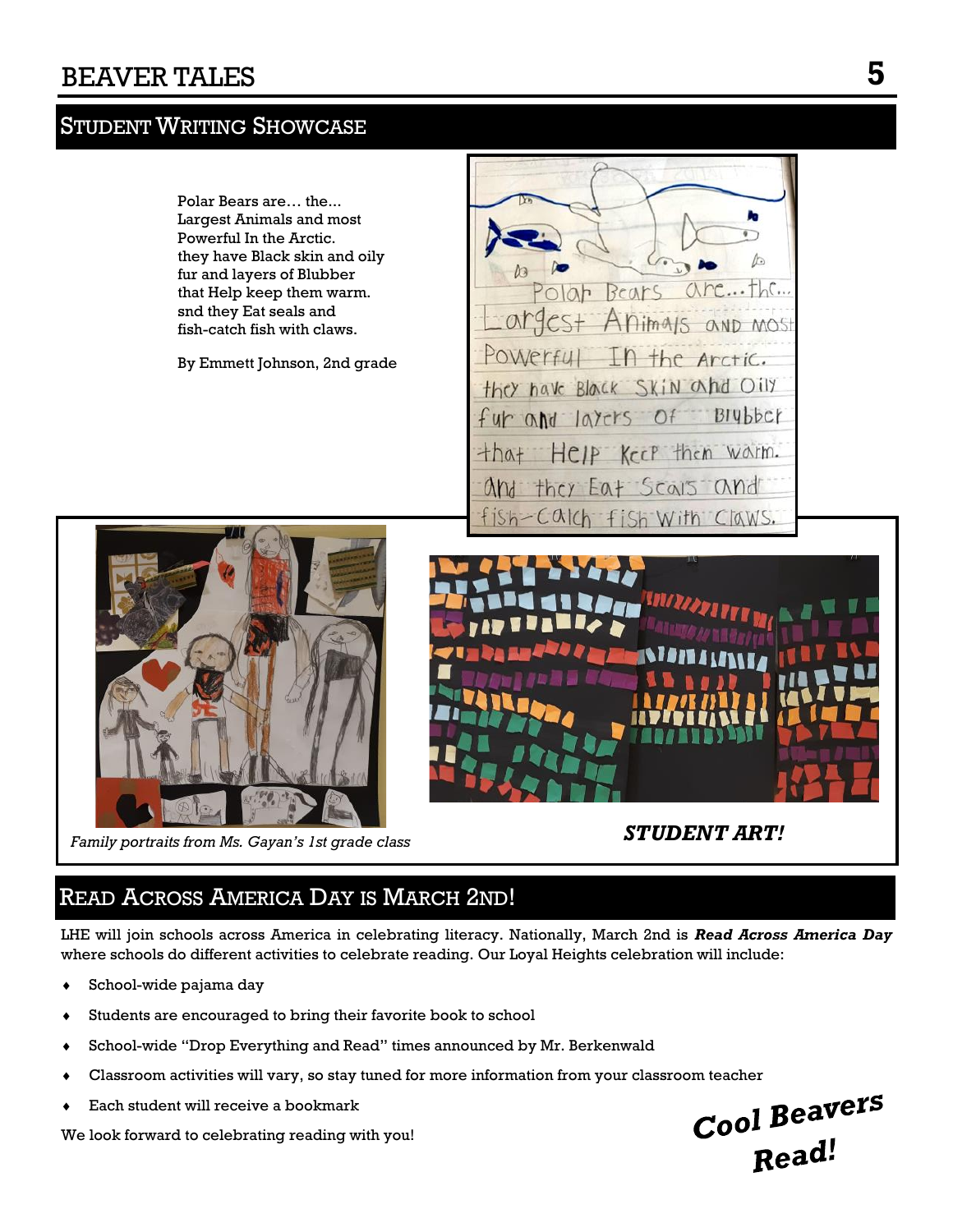## BLACK LIVES MATTER AT SCHOOL WEEK AND BLACK HISTORY MONTH

From Feb 3-7, LHE students engaged with Black Lives Matter at School by discussing two of the BLM 13 principles, empathy and diversity. Students read books like *The Colors of Us* by Karen Katz and *Let's Talk About Race* by Julius Lester to help them thoughtfully consider their own racial identities. Students of all grades are learning about a variety of African American leaders and innovators this month. In art class, 4th graders made inclusion signs to hang on doors and 5th graders used symbols to illustrate BLM principles such as: loving engagement, empathy, diversity, and restorative justice.

In honor of the BLM at School Week of Action and Black History Month, the PTA Equity Group invites you to take a little time to complete a daily challenge. Some challenges will be geared towards adults, while others you can do with your kids. We hope this



will give you a chance to engage with your child in the ideas and conversations LHE students are having.

*Day 1: Implicit Bias.* Watch *The New York Times* 2-minute video *[Peanut Butter, Jelly and Racism](http://track.spe.schoolmessenger.com/f/a/Z3wBU21h-uHJO6_IgZDvWw~~/AAAAAQA~/RgRgFeuQP4RnAWh0dHBzOi8vbmFtMDUuc2FmZWxpbmtzLnByb3RlY3Rpb24ub3V0bG9vay5jb20vP3VybD1odHRwcyUzQSUyRiUyRnd3dy5ueXRpbWVzLmNvbSUyRnZpZGVvJTJGdXMlMkYxMDAwMDAwMDQ4MTg2NjMlMkZwZWFudXQtYnV0dGVy)* then take the *[Har](http://track.spe.schoolmessenger.com/f/a/JIe_34GWqmXDdfLLhMqDXw~~/AAAAAQA~/RgRgFeuQP4RDAWh0dHBzOi8vbmFtMDUuc2FmZWxpbmtzLnByb3RlY3Rpb24ub3V0bG9vay5jb20vP3VybD1odHRwcyUzQSUyRiUyRmltcGxpY2l0LmhhcnZhcmQuZWR1JTJGaW1wbGljaXQlMkZ0YWtlYXRlc3QuaHRtbCZkYXRhPTAyJTdDMDEl)[vard Implicit Bias Test](http://track.spe.schoolmessenger.com/f/a/JIe_34GWqmXDdfLLhMqDXw~~/AAAAAQA~/RgRgFeuQP4RDAWh0dHBzOi8vbmFtMDUuc2FmZWxpbmtzLnByb3RlY3Rpb24ub3V0bG9vay5jb20vP3VybD1odHRwcyUzQSUyRiUyRmltcGxpY2l0LmhhcnZhcmQuZWR1JTJGaW1wbGljaXQlMkZ0YWtlYXRlc3QuaHRtbCZkYXRhPTAyJTdDMDEl)* to learn about your own biases (select the "Race IAT" after clicking link)*.*

*Day 2: Read a Book With Your Child.* Check out and read one of these books compiled by The Seattle Public Library with your children [\(seattle.bibliocommons.com/list/share/95587331\\_janamartz/1571698499\\_blm](seattle.bibliocommons.com/list/share/95587331_janamartz/1571698499_blm)). Don't have time to go to the library? Check out an ebook online.

*Day 3: Listen to a Podcast.* Listen to *The New York Times* audio series 1619's *[How the Bad Blood Started](http://track.spe.schoolmessenger.com/f/a/FSehEj-fecNjuDplP4wzrw~~/AAAAAQA~/RgRgFeuQP4RjAWh0dHBzOi8vbmFtMDUuc2FmZWxpbmtzLnByb3RlY3Rpb24ub3V0bG9vay5jb20vP3VybD1odHRwcyUzQSUyRiUyRnd3dy5ueXRpbWVzLmNvbSUyRjIwMTklMkYwOSUyRjEzJTJGcG9kY2FzdHMlMkYxNjE5LXNsYXZlcnktaGVh)*. Learn how Black Americans were denied access to doctors and hospitals for decades.

*Day 4: Visit the NW African American Museum (2300 S. Massachusetts St).* From NAAM's website ([naamnw.org\)](http://www.naamnw.org): "At the heart of the African American experience in the Northwest is the story of our journey to this region, the establishment of our vibrant community, and the ways in which we have survived. To tell this ever-unfolding story, the Museum's exhibitions and programs feature the visual arts, music, crafts, literature and history of African Americans in the Northwest."

*Day 5: Watch a Movie.* Watch *[The Last Black Man in San Francisco](http://track.spe.schoolmessenger.com/f/a/Bb15bt873tuXgGm-9ZrivQ~~/AAAAAQA~/RgRgFeuQP4RUAWh0dHBzOi8vbmFtMDUuc2FmZWxpbmtzLnByb3RlY3Rpb24ub3V0bG9vay5jb20vP3VybD1odHRwcyUzQSUyRiUyRnd3dy5hbWF6b24uY29tJTJGTGFzdC1CbGFjay1NYW4tU2FuLUZyYW5jaXNjbyUyRmRwJTJGQjA3UzdTUkJW)* (rated R). Jimmie Fails dreams of reclaiming the Victorian home his grandfather built in the heart of San Francisco. Joined on his quest by his best friend Mont, Jimmie searches for belonging in a rapidly changing city that seems to have left them behind.



## MULTICULTURAL FAMILIES GROUP EVENT

Please join LHE in hosting Ballard High School representatives of the Asian, Black, and Latinx student unions. They will come and share their experiences attending predominantly white elementary schools, with demographics similar demographics to LHE. The students will also share what they're doing as part of their student unions to help all students feel more comfortable engaging in conversations about race and equity, and to ensure everyone's voice at Ballard High is heard. This should be a fun night for both groups of students to learn from one another. Pizza will be served and all students are welcome!

Wed, March 18 at 6 pm in the LHE Commons. RSVP to [bmrider@seattleschools.org](mailto:bmrider@seattleschools.org)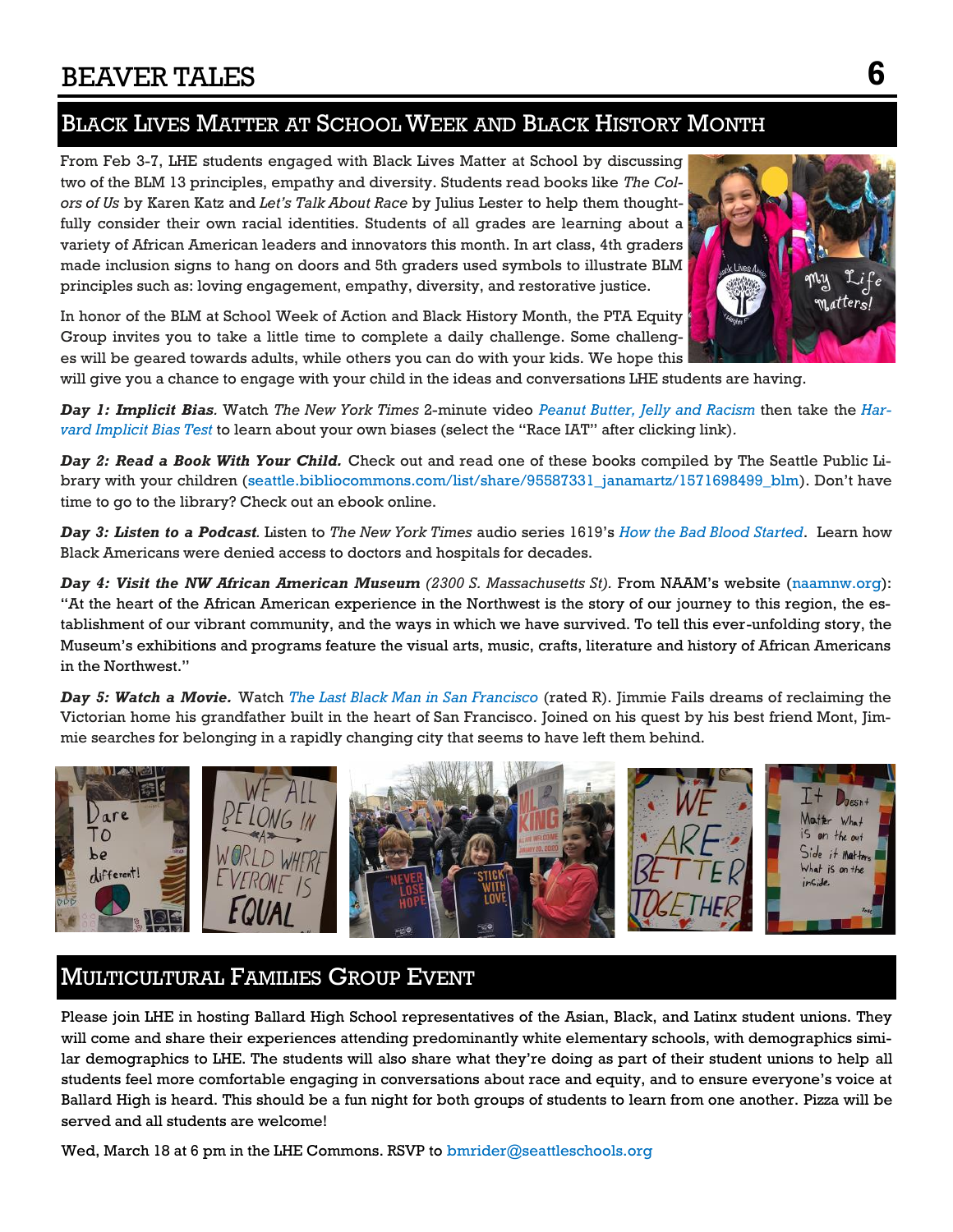## STUDENT WRITING SHOWCASE: LEARNING ABOUT CIVIL RIGHTS

I was riding home in the back of the bus home from school and a woman got on. Their was nothing extraordinary about her except the fact she looked tired. She sat down next to me and I soon heard her name was Rosa Parks. She rode a few blocks and then a man got on and because the front half was full he asked Rosa to get up. She ignored his so he asked again. She refused. He calmly walked up to the front of the bus and told the bus driver. When the police came a police officer walked up to Rosa and put her handcufs on her and walked away. I ran home and cried for the injustice of African Americans.

**Black Lives Matter** 

There are lots of different kinds of people and one way that we're different is the color of our skin. It's important to make sure that all people are treated fairly, and that's why we, and lots of other people all over the country and the world are part of the Black Lives Matter movement.

#### *The Voting Rights Act*

The Voting Rights Act is a law that Lyndon B. Johnson signed to make it a law in 1965. It made African Americans able to vote. Even though the law was passed some southern states and citys still didn't alow them to vote. In 1964 only 6% of African Americans were aloud to vote. But in 1969 59% were aloud to vote. At the signing MLK Jr. and other civil rights leaders were present!

By Sadie, 4th Grade

By Emerson, 4th Grade

### STUDENT COUNCIL UPDATES

#### Hello Beavers,

The Spelling Bee Committee has come up with a date for our extremely fun Spelling Bee for 4th and 5th graders. The event will take place in the library on Fri, Mar 27 from 4-6 pm, or whenever it ends! Look for permission slips coming home in the next few days!

More information will be coming home closer to March.

—Cooper Swart, 5th grade, Student Council



*Kinders enjoying a popcorn Friday in the rain.*

## MUSICAL NOTES FROM MS. CHUTICH

The Ballard High School Jazz Band will be performing at the 25th Annual Starbucks *Hot Java, Cool Jazz* Concert on March 27 at the Paramount. The concert raises funds for the participating schools. Tickets are



on sale now and 100% of the ticket proceeds sold at the Ballard Starbucks (22nd and Market) until Mar 20 will go to the Ballard HS jazz program.

### LHE TAG UPDATE

Ticket sales for all four performances of LHE's Alice in Wonderland Jr. are live! Shows sell out and once we hit the maximum occupancy of the theatre no one else



**THEATRE ARTS GROUP** 

may enter. Go to [lhetag.org](https://lhetag.org) to confirm which shows your friends perform and buy tickets. It's going to be a magical adventure!

#### **Just for Kids!**

**What is more amazing than a talking dog?** *A spelling bee!*

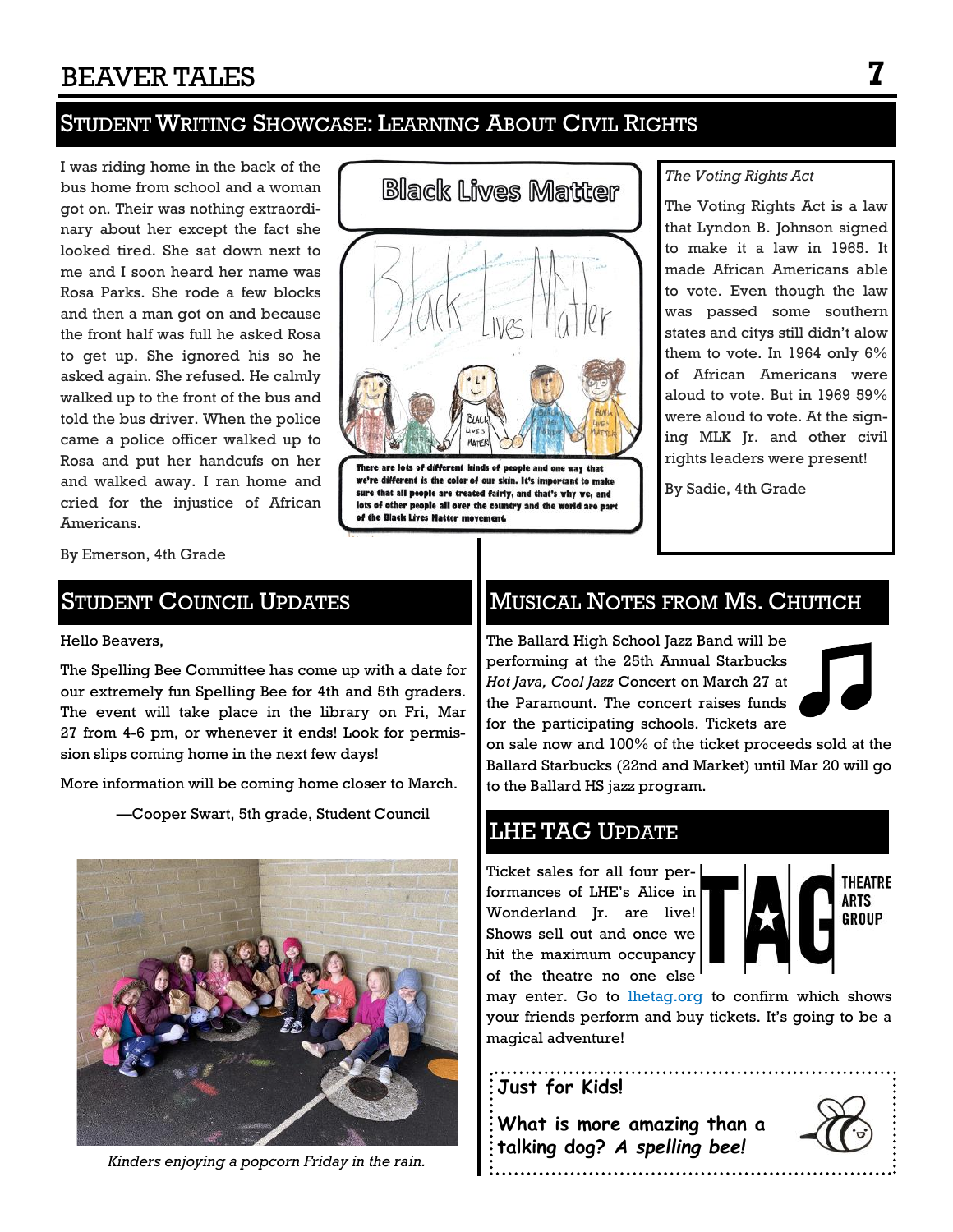## EARTH CORNER BY GUEST EDITOR BETSY SWART… KEEP LHE BEAUTIFUL!

An anti-littering TV campaign in the 1970's called *Keep America Beautiful* showed a Native American in tribal dress overlooking a polluted landscape. The camera zoomed in on a tear running down his cheek. 50 years later, a mournful man is a fitting metaphor for Planet Earth. There are many ways our environment is at risk, and pollution is still one of them. Our little spot of the planet at LHE sees its share of litter.

Mr. Bin picks up what he can. Other adults I know (Jean, Emily, Dot, Eric, perhaps you!) do it too. There's a kindergartner who loves to locate strings and plastic bits. It truly takes a village to keep the LHE schoolyard clean since litter collecting is an ongoing effort. Kids on the play structure lose their hairbands and ponytail holders throughout the year. Band-Aids detach and flutter to the ground unnoticed. And after every class party comes 400+ backpacks bursting with candy wrappers and lollipop sticks that can squeeze out in an excited lurch toward the playground or get caught by the wind (because we know kids aren't littering on purpose, right?).

Whether adult or a child, you can be a role model litter-buster. Put trash in the garbage or pack it out, and urge others to do the same. Pick up trash on your way to school (and elsewhere!). Of course, kids should always have an adult pick up sharp items like needles or glass. I can happily report that I have not found any sharps or related hazards in my litter-busting at LHE.

Think how much we could achieve if everyone in the LHE community picked up litter routinely. It would move us a long way toward modeling eco-thoughtful habits and keeping America beautiful.

P.S. This is my family's last year at LHE, so I ask you to continue to be a litter-buster next year too!

#### LHE FAMILY DANCE THIS FRIDAY **Friday, Feb 28, 6:30-8:00 pm Sensory friendly soft start at 5:30 with low volume music and full lights LHE Commons and Gym** Join us this Friday for the LHE Family Dance to help the 5th Grade raise money for Camp Orkila! There will be food, music and activities for everyone. *Music and dancing in the Gym! Limbo and dance contests! Hunger Intervention Program packing station! Young kids crafts table! Quiet movie room to escape the noise!* Food is being sold to help fund the 5th Grade trip to Camp Orkila this year. Come dance, eat and help our 5th graders raise money for their year-end trip! This is an all-ages event and children must be accompanied by an adult. Volunteers are needed: [signupgenius.com/go/70a0d4aaeae2ca3fc1-family](http://www.signupgenius.com/go/70a0d4aaeae2ca3fc1-family) Contact Kathy Katzen in the office if you would like assistance with transportation or food ticket costs. See you there! **Food Menu** Slice of pizza with carrots or clementine (\$3) Hot dog with carrots or clementine (\$3) 2 pulled pork sliders with carrots or clementine (\$6) Chips, Cheez-Its (\$1) La Croix or juice box (\$1) Bake Sale: Red Vines (3 for \$1), desserts and more **CASH ONLY PLEASE! Just for Kids!**

**What dance do all astronauts know?** 

*The moonwalk.*



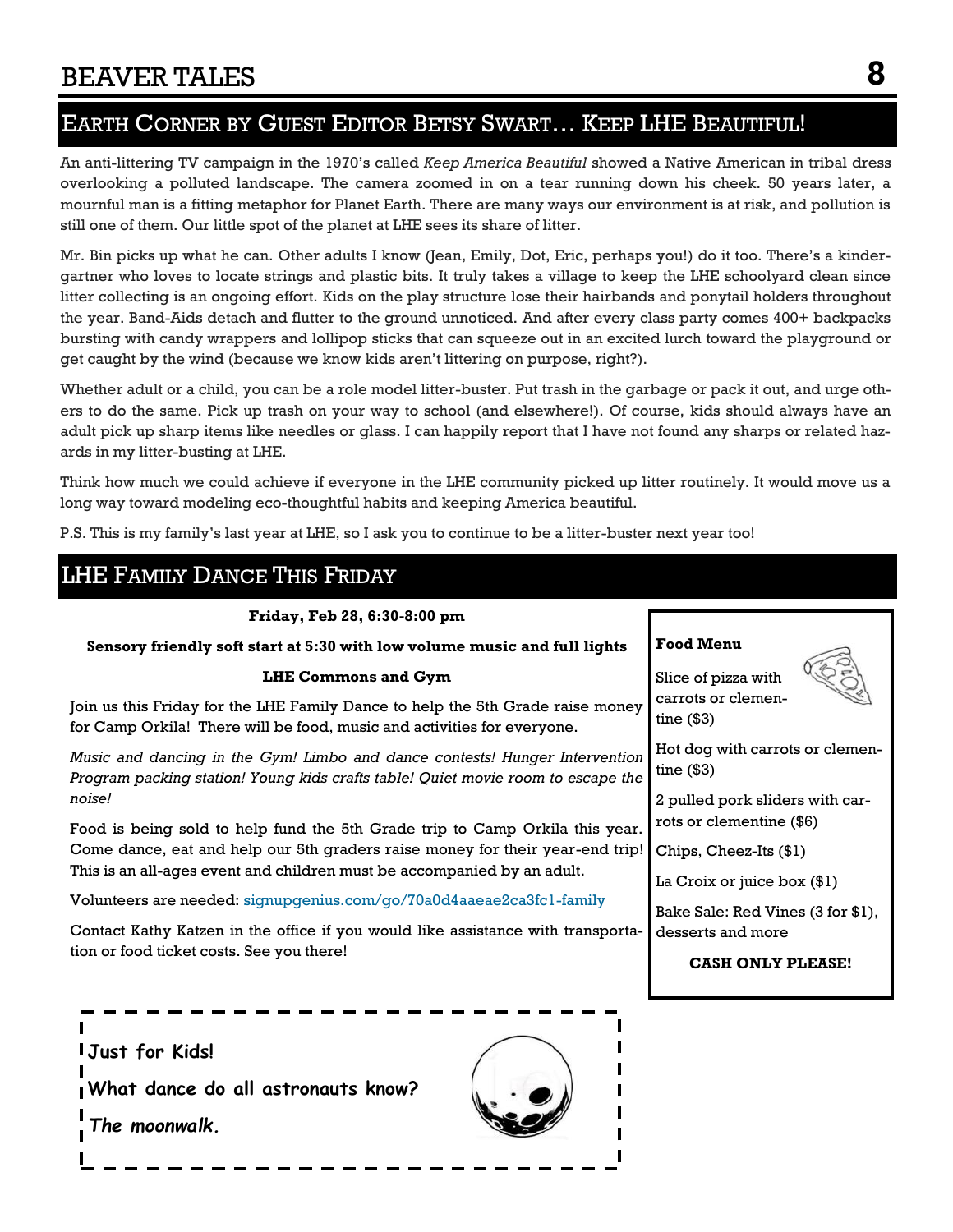## **STUDENT WRITING SHOWCASE:** PERSONAL NARRATIVES FROM MRS. MORRELL'S 3RD GRADE CLASS

#### *Camping* **by Clara**

"Pack you bages. Were going camping" my Dad saide as I walked down stairs for breakfast. As soon as I herd that I dashed down the stairs. "But I thoute camping was not for a whole other week." But I remembered that week we where staying at my grandma's house. So then I shrugged. I went back up to my room to pack my bages. When I was done I hered my dad calling me to come. So then I dashed outside to the car. When we started to move I rolled down the window and felt the cold air brush across my face. When we got there I helped my dad set up the tent. When we were on the last post the whole thing fell down right right on me. But then we tried again that time we got the tent up. Then in the afternoon we went on a hike. When we got back it was getting dark. So we decided to make a fire and roast marshmellows. Then it was time for bed. I layed in my sleeping bag thinking about my brother and sister where doing right now and then I fell into a deep sleep. In the morning I awok to the comforting smell of eggs and bacon. Then I got dressed for breakfeast. After breakfeast we went down to the river to wash dishes. After that I waited a whole hour for my bff Aliana to get here. She finnly got here. I was so exided as soon as she was out of her ca. I ran strait down to the lake to go kiaking. When we were on the kiack and hit the raging raped's I feel off the boat and into the lake. I was laufing so hard I could cry. I had a great time camping. The end.

#### *Hawii* **by Luke**

One day my Mom and Dad woke me up early. We where going to Hawaii, for 10 full days and 2 travel days. Then once I had got out of bed and got dressed we went to wake my sister up. Once we had all gotten ready, we piled into the car. We where on our way. Once we all got to the airport, my dad parked the car, and we waited for him. Once he was back we started to look for some of my grandparents (my Grandma Paggy, Grandma Sharon and Granddpa Paw). First we called my Grandma Peggy. She told us where she was. We soon found her. She gave us books. One for me, one for my sister and one for my brother. Then we saw our other grandparents. We ran over to meet them. After that we weighed our baggage (gosh it was heavy), went through security (I HATE security), and did that stuff. When we got to the waiting area, we all went to the bathroom and then came back and went to the gift shop. Unfortunly we came back empty handed. We waited for a while. I saw a really nice dog but there was really nothing to do. Then we got on the plane. I looked at the book with my Grandma Peggy. (We both love dogs.) I read books, talked, and wached tv. I also played lairs poker with my dad, mom, grandpa Paul, and grandma Peggy. It was very fun. When it was time to land, I felt a sharp pain coming from my ear. I told my perents I wish I had never been born! When we landed we got of the plane and I inhaled the warm humid air of HAWII!

## YEARBOOK: COVER ART CONTEST, PHOTOS NEEDED, ORDER ONE TODAY!

#### **Yearbook Cover Art Contest is Back!**

All students are invited to submit their art for consideration for the yearbook cover by March 10. Design the front or back cover. Make it colorful and bring your creativity and imagination. More details are here: [https://files.constantcontact.com/bc959002201/6a6b5183-6f09-](https://files.constantcontact.com/bc959002201/6a6b5183-6f09-480c-bf33-9d37c542719c.pdf) [480c-bf33-9d37c542719c.pdf.](https://files.constantcontact.com/bc959002201/6a6b5183-6f09-480c-bf33-9d37c542719c.pdf) Submit your artwork to the office (PTA desk tray). Make sure to put your name, grade and teacher on the back of your artwork!

#### **Call for Yearbook Photos!**

If you have some photos from your student's classroom, please submit them ASAP to Brandon Garcia [\(brandoncgarcia@gmail.com\).](mailto:brandoncgarcia@gmail.com) We need lots of photos of classrooms, field trips and activities to fill our book with great memories!

### **ORDER YOUR YEARBOOK TODAY!**

Yearbooks are on sale through April 30 at [yuenluischools.com](http://r20.rs6.net/tn.jsp?f=001rOw427ScsLSjCUp3xpx2zrifWXDjTNLRCFSaMRdsr9oPbCfmSr4bZC1PG767tCMzbElxiz-6vU0VacwVRBhwAiLDDmQQmrNfrizSlf3yTh1aawNYSt3k1yPGY7r63kxzQe4cKH17URWBB11e6JAO3h2gj3YAxHUDVE_vTZ9UiD8=&c=Ppr50RTjNnoiU96V1sz7Vg-ueaf-7Qgs0UBkl1s7GtvCRcDB3pdjM) (search Loyal Heights). Handouts went home in Kid-Mail if you prefer to pay by check or cash. Return the form with payment to the PTA lock box in the main office. Yearbooks are \$14.50.